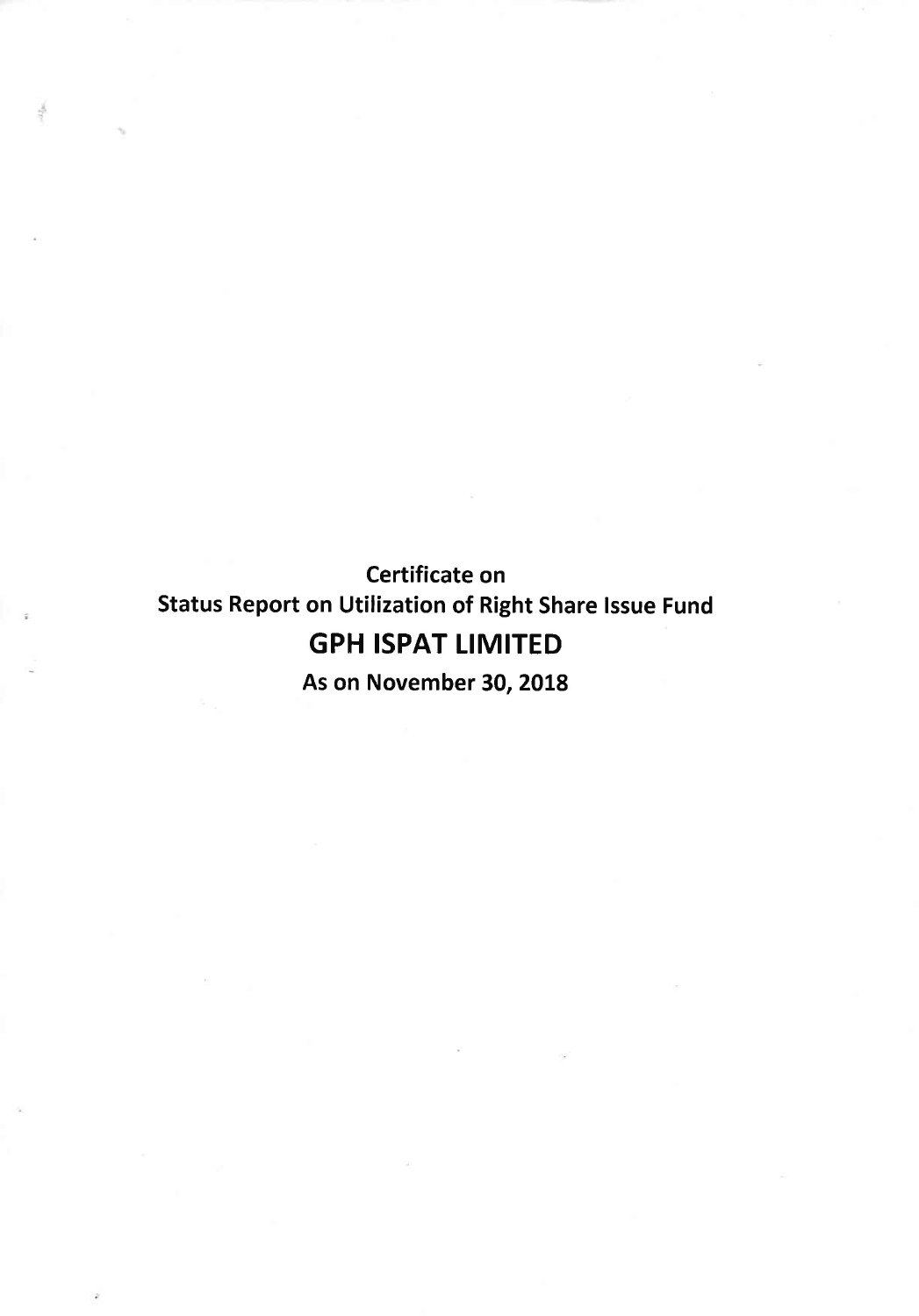



## Certificate on Status Report on Utilization of Rights Share lssue Fund GPH lspat Limited As on November 30, 2018

We have examined relevant financial statements, books of accounts and other records of the GPH lspat Limited and certify that the proceeds raised through rights share issue were utilized for purpose of the Company's business.

## Utilization of Rights Share proceeds:

GPH Ispat Limited has raised BDT 2,619,540,000 through issuance of 187,110,000 rights share, subscription date from April 17, 2016 to May 12, 2015 and utilization status of rights share issue proceeds is as follows:

|                                      |                                       |                                 | <b>Amount in Taka</b>               |                                    |
|--------------------------------------|---------------------------------------|---------------------------------|-------------------------------------|------------------------------------|
| <b>Particulars</b>                   | September 01, 2018<br>to November 30. | Cumulative upto<br>November 30. | June 01, 2018 to<br>August 31, 2018 | Cumulative upto<br>August 31, 2018 |
|                                      | 2018                                  | 2018                            |                                     |                                    |
| Opening Balance                      | 500,671,054                           |                                 | 1,002,144,731                       |                                    |
| Proceeds from Rights Share Issue     |                                       | 2,619,540,000                   |                                     | 2,619,540,000                      |
| Net Proceed                          | 500,671,054                           | 2,619,540,000                   | 1,002,144,731                       | 2,619,540,000                      |
| Proceeds Utilization:                |                                       |                                 |                                     |                                    |
| Land & Building/Civil Works          | 162,244,757                           | 2,059,392,730                   | 412,179,377                         | 1,897,147,973                      |
| Erection & Installation of Machinery | 87,467,400                            | 289,683,424                     | 89,294,300                          | 202,216,024                        |
| Rights Issue Expenses                |                                       | 19,504,949                      |                                     | 19,504,949                         |
| Total                                | 249,712,157                           | 2,368,581,103                   | 501,473,677                         | 2,118,868,946                      |

Un-utilized fund from Rights Share Issue proceeds as on November 30, 2018 was Tk. 254,417,419.00; which lies with Southeast Bank Limited in the following way:

| SND A/C No: 000413500000007<br>Fixed Deposit Receipts # 24300020541                                                 | Tk.<br>Tk. | 1,042,419<br>253,375,000            |
|---------------------------------------------------------------------------------------------------------------------|------------|-------------------------------------|
| Total balance in Bank Accounts for Right Issue Proceeds                                                             | Tk.        | 254,417,419                         |
| Reconciliation between Un-utilized balance and Bank balance:<br>Balance to be Utilized as per Status Report<br>Add: | Tk.        | 250,958,897                         |
| Interest Credited (Net of Tax & Charges)<br>Bank Charge                                                             | Tk.<br>Tk. | 3,489,909<br>(31, 387)<br>3,458,522 |
| Total balance in Bank Accounts for Right Issue Proceeds                                                             | Tk.        | 254,417,419                         |

Board of Directors has authenticated quarter end Utilization Report of GpH lspat Limited as on November 30, 2018, and is attached herewith.

## We report that:

(a) Rights lssue proceeds have been utilized till November 30, 201g for the purposes/heads as specified in the Rights share offer Docu ment;

(b) Rights Issue proceeds have been utilized in line with the condition no. 18 of the Bangladesh Securities & Exchange Commission's approval letter for the Rights lssue;

(c) Utilization time for Right issue Proceeds has been extended upto 31.05.2019 instead of 31.05.2018 by passing resolution in Extraordinary General Meeting of the Shareholders held on 10.12.2017. Utilization of Right issue proceeds are being implemented within the said revised Utilization time.

(d) Utilization of Rights Issue proceeds is accurate and for the purpose of the company as mentioned/specified in the rights share offer document; and

(e) (i) Assets have been procured/imported/constructed marntaining proper/required procedure as well as at a reasonable price; and

(ii) Verification of all necessary documents/papers/vouchers has been made in support of utilization of Rights Issue proceeds making reconciliation with Bank Statement.

Chattogram, December 20, 2018

Rahman Mostafa Alam & Co.<br>Chartered Accountants

Principal Office : Paramount Heights (7th Floor, D2 & C1), 65/2/1 Box Culvert Road, Purana Paltan, Dhaka- 1000. Phone : +88-02-9553449, 9551128, E-mail : rmadhaka@gmail.com, Web : www.rmabd.com Branch Office (Dhaka): House #195, New DOHS, Road #1 (3rd Floor, C-3), Mohakhali, Dhaka-1206., Mob: 01914 284705, 01920 911976, Web: www.rmabd.com Branch Office (Chattogram): Taher Chamber (2nd Floor), 10 Agrabad C/A, Chittagong, Bangladesh. Phone: +88-031-725314, E-mail: mactg@gmail.com, Web : www.mnabd.com